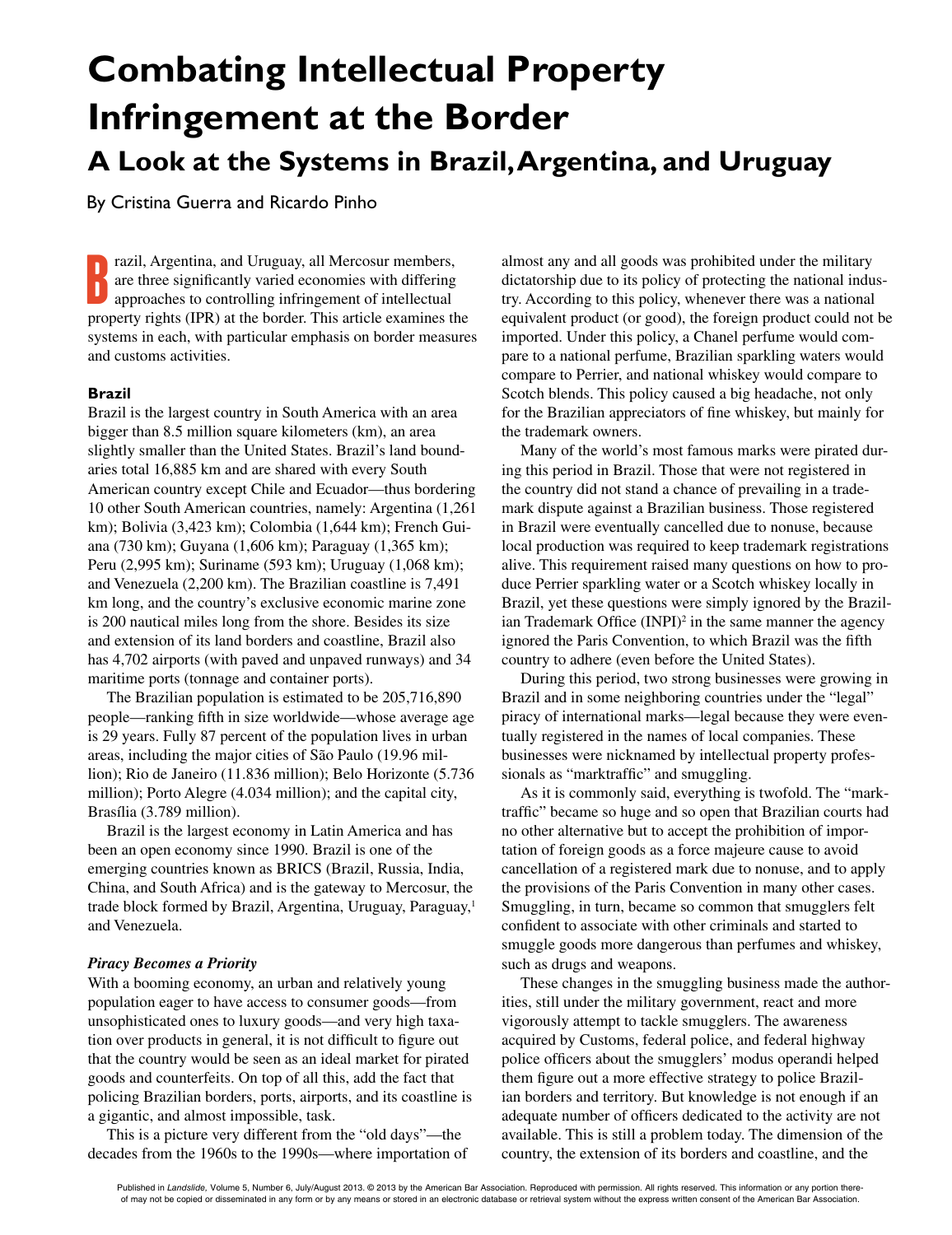number of airports and ports require a number of enforcement officers that seems very unlikely to be reached.

Due to the volume of goods smuggled into the country, for some time pirated goods were not a priority to Customs officers. In Brazil, Customs is linked to the Internal Revenue Service (the Secretaria da Receita Federal, or SRF), and Customs officers are, in fact, tax auditors, with the same background as the auditors that sit in the offices but with different training and skills. It was only after local authorities noticed that trademark piracy is detrimental to tax collection and is always associated to other crimes, that Customs awareness about it developed and piracy turned into a priority. Pressure from the United States and the fact that Brazil is a member of the World Trade Organization and, therefore, bound to the Agreement on Trade-Related Aspects of Intellectual Property Rights (TRIPS agreement) also helped to raise awareness about piracy.

Within these circumstances and as a result of a Parliamentary Investigation Committee of the Brazilian House of Representatives, the Brazilian National Council to Combat Piracy (CNCP) was created on October 14, 2004. CNCP's main objectives were and still are to coordinate governmental policies and projects to tackle piracy within the country. Many government authorities and representatives of nongovernmental entities have seats on the CNCP board. Currently, many antipiracy projects are conducted by CNCP in partnership with local (state and municipal) government authorities and private entities.<sup>3</sup>

#### *Current Customs Regulation*

Customs are controlled by SRF, and only a couple of years ago Customs officers were authorized to carry guns on duty. Before this authorization was granted, many Customs officers complained that it was almost impossible to fight organized crime responsible for smuggling, piracy, and other criminal activities at the country's borders without the right to protect themselves. They also revealed that at some Brazilian ports they could not even go out to the warehouses and through the storage patios at night without running the risk of being shot by criminals acting within the port premises. Fortunately, this picture has changed significantly during the last 10 years.

Currently, Brazil is a member of the World Customs Organization (WCO), and Brazilian Customs has a centralized coordination called General Coordination of Customs Administration (COANA). Nevertheless, Brazilian Customs still does not have a nationwide system to block pirated goods and counterfeits from entering the country. Brazil also does not have a Customs code in place, but does have what is called "Customs Regulation,"4 which has provisions governing seizure of goods that infringe third parties' IPR. The Brazilian Customs Regulation is TRIPS compliant and is so "for the good and for the bad"—more often for bad than for good.

Provisions of the Customs Regulation strictly observe the TRIPS commands in relation to works protected by copyright<sup>5</sup> and trademarks,<sup>6</sup> providing protection against goods that violate such rights, but do not provide the same protection for other IPR, such as patents,<sup>7</sup> utility models, and industrial designs. The Customs Regulation also observes

TRIPS' command that Customs may seize pirated goods and counterfeits (provided they infringe copyright or trademark rights) ex officio, but seizure must be further sustained by an order from a competent authority, obtained by the owner of the IPR<sup>8</sup> in Brazil, within a 10-day term from the date on which seizure was reported, and this term must be extended for an additional 10-day period.

As mentioned, the Brazilian Customs Regulation is TRIPS compliant mainly in regard to those limitations. The expression "competent authorities" in the original English text of the TRIPS agreement was interpreted as referring to a "court authority" or "judge." The word "complaint" also in the original English text of the agreement was translated as the Portuguese word "*queixa*," which is a Brazilian legal technical word for "criminal complaint."9 Fortunately, the Customs Regulation did not interpret the word "*queixa*" as referring to criminal proceedings and thus limited interpretation of "competent authority" to civil judges. In any event, this does not make things easier.

## *INPI Database Searches*

Because there is no nationwide system or procedure for Customs officers to use or follow when inspecting goods suspected of infringing copyright or trademark rights, they run a search within the INPI database (using the same tools and retrieving the same information available to the general public) in an attempt to find the legal representatives for the IPR owners $10$ in Brazil. Although the intention of the officers is good, this course of action has many flaws. First, it reveals the common assumption that a given copyrightable character, $<sup>11</sup>$  for exam-</sup> ple, is also registered (or at least applied for) as a trademark<sup>12</sup> in Brazil. Second, it assumes that the INPI database is accurate in relation to the particulars of the attorneys representing the trademark owners, which is absolutely not true.<sup>13</sup>

Assuming that there is an applied for or registered trademark and that the information about the attorney for the trademark owner in the INPI database is correct, Customs will successfully notify the attorney about the seizure of the infringing goods. Once the attorneys are able to confirm that the apprehended goods actually infringe the client's rights, they have a 10-day term to request a court order to support and make the seizure final. This initial 10-day term can be extended for an additional 10-day term, but the short 20-day term is not the only obstacle to overcome.

Information on the local company importing the infringing goods is considered confidential and protected by Brazilian tax legislation. Based on this legislation, Customs will refuse to disclose any particulars about the importing company whose merchandise was seized, either to the IPR owner or attorneys. The solution? The IPR owner has to file a civil lawsuit<sup>14</sup> against Customs before a Federal Circuit. This lawsuit must have a request for an injunction to immediately sustain the seizure until a favorable decision (for the IPR owner) in the lawsuit becomes invulnerable to appeals and the seizure is declared final. According to the Brazilian Code of Civil Procedure, civil lawsuits may also include a request for damages, but because the first lawsuit is filed against Customs it cannot include such a request. Consequently, should the IPR owner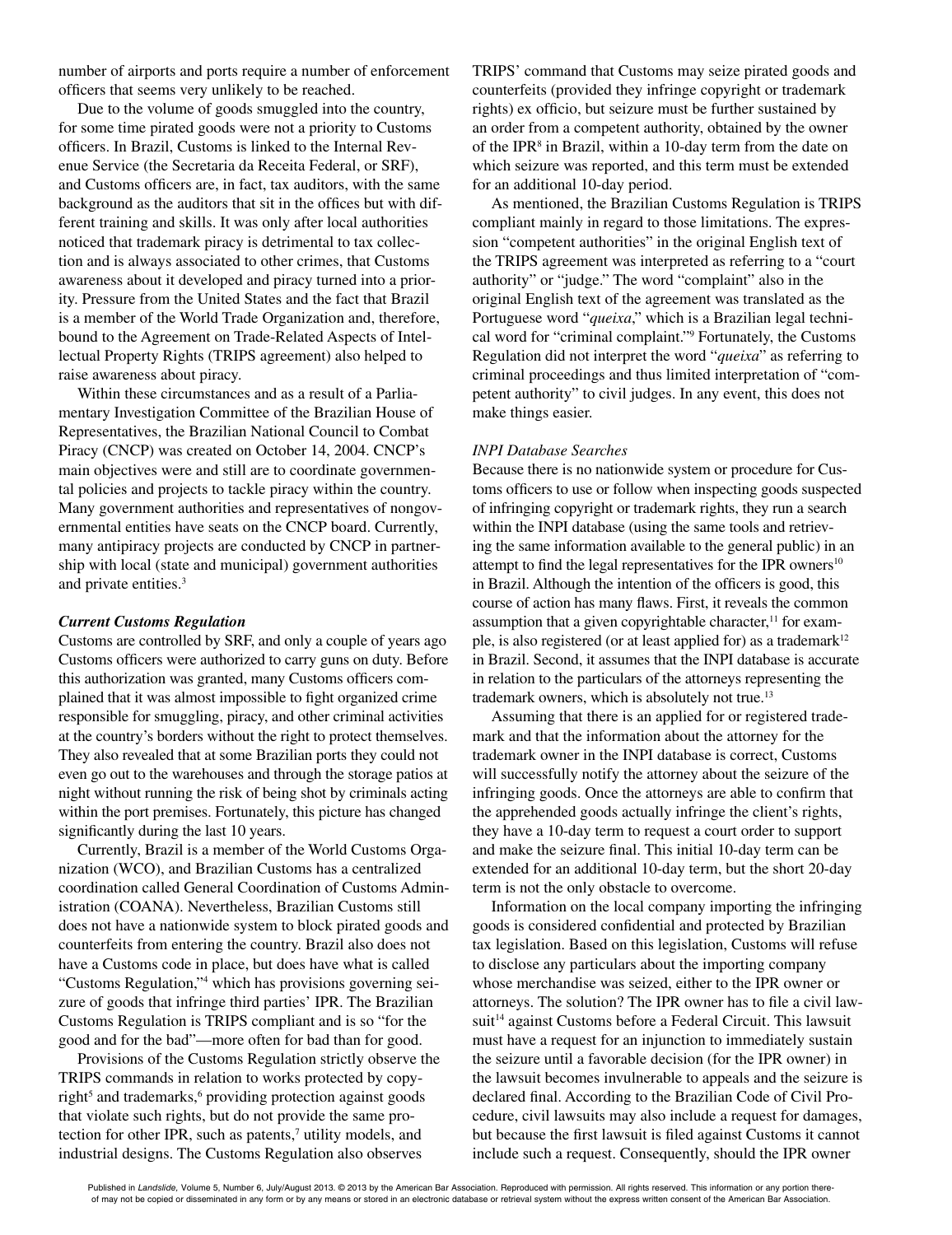intend to collect damages from the importer, another lawsuit, this time against the importer alone, will have to be filed.

## *Training Sessions*

In the absence of a system that can be used by Customs nationwide, many IPR owners started using other strategies. With the rise in awareness of piracy and its evil effects over the economy and the country's international reputation, Customs officials became very cooperative with IPR owners and eager to receive any information about original products and methods used by IPR owners to tackle piracy worldwide. IPR owners directly or through their representatives in Brazil, including local antipiracy nongovernmental organizations, initiated training and educational sessions at Customs precincts designed to provide Customs officers with as much information as possible on their original products, indication of methods, and tips to identify counterfeits and knockoffs of their products, and to provide Customs with contact information it could use in case pirated goods and counterfeits were found. Normally, these training sessions took—and still take—place at Customs precincts in different ports, airports, and cities, but many of them took place in Brasília, at the COANA, with the objective of spreading the information on a given product in just one training session to Customs precincts all over the country.

These sessions are still a valuable resource that are and can be used by IPR owners in Brazil. Customs officers are very receptive to these trainings and very serious and enthusiastic about their mission to fight organized crime, and this, of course, includes copyright and trademark piracy. Training efforts are worthwhile, but IPR owners must bear in mind that, in order for these efforts to continue to be effective, they will have to act whenever and wherever pirated goods are found and seized by Customs in different parts of the country, even those farther away from the main cities. Ignoring apprehensions of pirated goods by Customs officers who were stimulated to act after training sessions will have the exact opposite effect of discouraging them to search for pirated versions and counterfeits of the original merchandise.

#### *Special Task Forces*

Many Customs precincts are very well organized and have special task forces against piracy. Porto de Santos in the state of São Paulo, probably the biggest and most important maritime port in Brazil, has a very skilled and effective special task force against piracy. This task force raided cargo ships within Brazil's exclusive economic marine zone, even those

**Cristina Guerra** is a partner of Guerra in Brazil. She transmits her knowledge in patent and trademark fields to her clients from chemical, pharmaceutical, and biotechnology industries; industry and commerce federations; and national and international companies of different areas. She can be reached at cristina@guerralaw.com.br. **Ricardo Pinho** a partner with Guerra, is a seasoned IP specialist highly regarded for his outstanding work in patent and trademark prosecution, IP licensing and contracts, software registration, copyrights, and portfolio management. He can be reached at ricardo@guerralaw.com.br.

ships that were not heading to Porto de Santos, and also formerly seized goods based on patent rights.<sup>15</sup>

Porto de Paranaguá also has a very efficient group of Customs officers. This port houses the Paraguayan warehouse—a concession granted by Brazil to Paraguay, because the latter does not have a maritime port—which was believed to be immune to inspection by Brazilian Customs; this was a very common misconception. The Paraguayan warehouse, as well as the goods transported from the warehouse to Paraguay, can be and is inspected by Brazilian Customs officers; the goods can be apprehended, if the case may be, while in transit within the Brazilian territory. Periodic inspections by Brazilian Customs officers in Porto de Paranaguá at the Paraguayan warehouse destroyed the immunity misconception and apprehended many pirated goods and counterfeits that would likely illegally enter Brazil through its land border with Paraguay. On more than one occasion, representatives of the Paraguayan importers (who are the administrators of the warehouse) argued that the trademark registered in Brazil was not registered in Paraguay. In such cases, Brazilian Customs and courts accepted the argument that Brazil and Paraguay are member countries to the Paris Convention, which grants protection to unregistered trademarks under specific conditions.16

#### *Toward a Nationwide System of Regulation*

In an attempt to create a nationwide system of IPR—specifically trademark rights—the Brazilian CNCP decided to create the National Trademark Owners Directory (DNTM) and issued Resolution No. 01 of May 13, 2011. The main objective of this directory is:

to assist authorities in the following procedures:

- I. obtaining copies, manuals or product information documentation for the purpose of analyzing counterfeit goods seized by police authorities;
- II. obtaining complaints and documents for initiating police investigation or preparation of detailed reports in relation to operations designed to tackle commerce of counterfeit goods;
- III. obtaining reports regarding the authenticity of products apprehended or seized by public authorities;
- IV. receiving assistance and guidance for disposal or destruction of counterfeit goods seized;
- V. deciding about ongoing apprehensions of goods suspected of counterfeiting by any inspection agencies; and
- VI. meeting other demands arising from law enforcement agencies and inspections related to actions to combat piracy and infringement of intellectual property rights relating to trademarks.

In CNCP Resolution No. 01/2011, a trademark owner is defined as "a business that holds one or more registered trademarks with the INPI." This definition is somehow inconsistent with Brazilian trademark law, $17$  which in article 130 establishes that a "trademark owner or *applicant* has the right to . . . safeguard the material integrity and reputation" of its mark. On the other hand, only the owner of a trademark registration is entitled to file lawsuits arguing trademark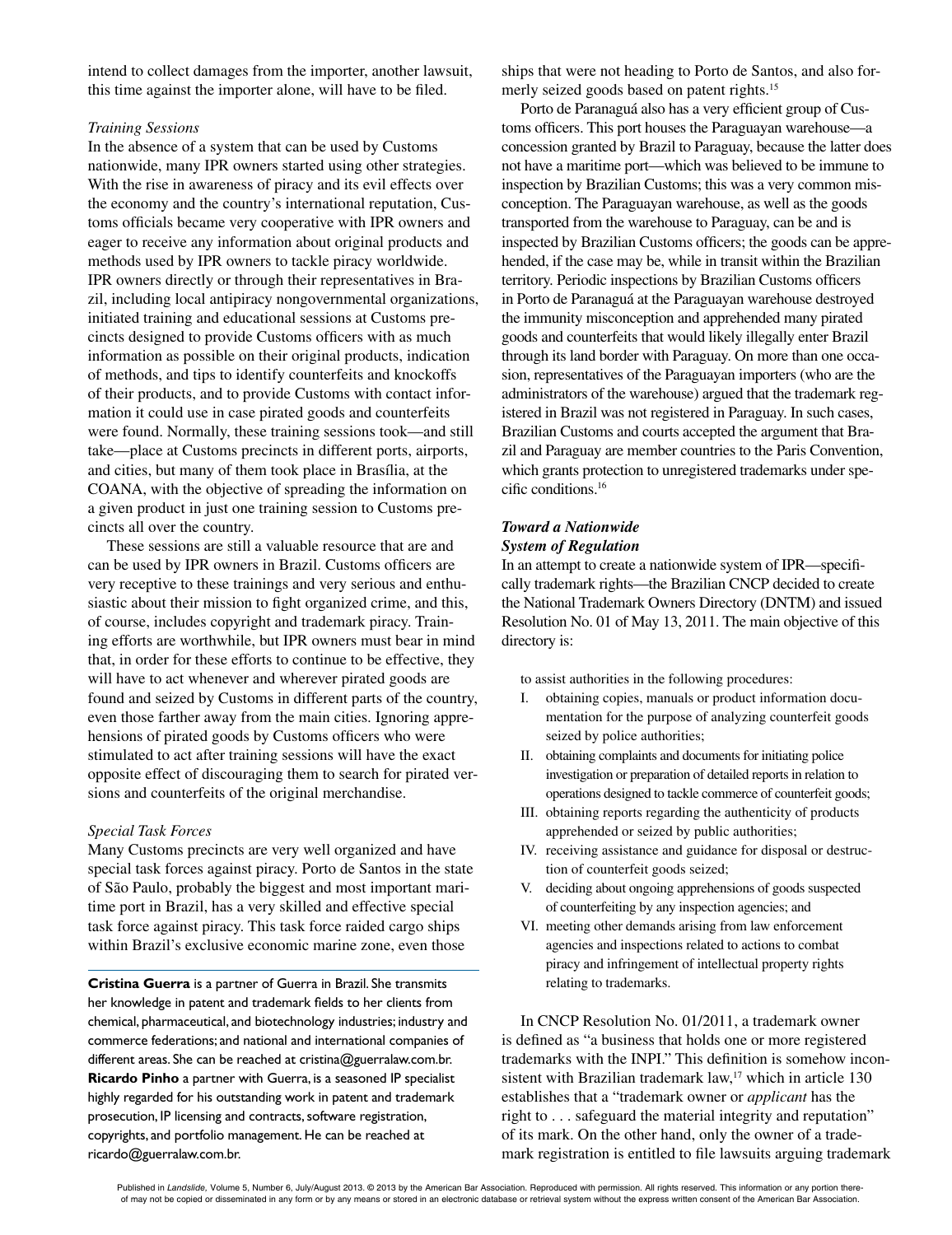infringement.18 Therefore, the inconsistency appears to be in the trademark law itself.

Registration in the DNTM is free of charge and is effective for an undetermined period of time. The information about ownership of the registered trademark and about authorized licensees must be consistent with the same information in the INPI database.<sup>19</sup> Any changes in the information submitted by the trademark owner or its representatives or attorneys in DNTM must be communicated within 30 days from the date when the change took place. In its final part, CNCP Resolution No. 01/2011 stresses that the DNTM is only a tool to facilitate contact between trademark owners and law enforcement agencies; its use by said agencies and their officers is not mandatory; and the INPI is the only governmental agency to be consulted in order to confirm the information inserted in the DNTM.

Although CNCP Resolution No. 01/2011 was issued on May 13, 2011, the DNTM system has not yet been released and is not in place,<sup>20</sup> and there is no information as to when it should be ready to be used. Recent news indicates that there is a tendency that the INPI will take over responsibility of hosting and keeping the system, receiving and updating the information from interested trademark owners. The system may be a helpful tool for law enforcement officers, but it will not be effective against pirated goods that infringe copyrighted works, to mention just one of the IPR left out of the DNTM. It would be better if a more effective system, like the one in place in Argentina, were adopted by Brazil.

#### **Argentina**

Argentina has a border with Brazil and is also a member country to the Mercosur trade block. Argentina has Customs rules for apprehension of pirated goods and counterfeits that are better structured than Brazil. It has a nationwide system that covers the entire country. This system is called "Sistema de Asientos de Alerta." The Argentinian Border Trademark Protection System was created through Resolution AFIP No. 2216/07 and is a system available not only to copyright and trademarks owners, but also to IPR owners in general.

Resolution AFIP No. 2216/07 created an informative border register. The inscription in the register is voluntary, gratuitous, and valid for two years and is renewable for additional two-year periods if requested by the interested party. In light of this, registered IPR owners who use this system are informed about any imported and exported goods that are not made under the IPR owner's authorization. Such goods are retained at Customs for a period of three working days, during which the IPR owner or its representative or attorney can physically inspect the retained goods. If the interested party does not appears at Customs and the retaining term expires, Customs service will proceed with regular measures of control that apply to importation and exportation of goods. If trademark infringement is detected or Customs is suspicious of such, it may initiate administrative or legal actions applicable to the specific situation.

Argentinian practitioners have an array of real cases, and they highlight the active work by Argentinian Customs at the country's borders that evidence the efficiency of the system in combating infringement of IPR. In the majority of the cases,

the presence of a technical expert representing or accompanying the IPR owner is useful to issue an expedited opinion about the illicit nature of the goods, mainly in those cases where the IPR violation is noticeable by a regular consumer or even in such cases where the goods are legitimate but result from parallel importation.

After the infringement is confirmed, the IPR owner will first file an administrative procedure with Customs. Once this procedure is initiated, the next step is an investigation of the origin and other details of the infringement. Many times, IPR infringement is combined with other more serious crimes. The IPR owner then has to decide whether or not to be the plaintiff in the proceedings that start from this point on, in order to be informed and notified of all steps and procedures, such as inspection and any other steps where participation is required and necessary.

Argentinian practitioners in general consider the country's Sistema de Asientos de Alerta a fast and effective system, which has shown results since it was adopted by Argentinian Customs.

#### **Uruguay**

Other South American countries do not have such a good protective system for IPR owners, but appear to be satisfied with the tools they have at hand. This seems to be the case in Uruguay, whose border system has some rules, but apparently its system is not as developed as the Argentinian system.

IPR infringement in Uruguay must be conducted privately by the IPR owners. After evidence and information about the infringement in Uruguay is gathered, it is possible for an IPR owner to combat piracy and counterfeiting of its products locally. Depending on how serious the IPR violation is, the IPR owner may decide to proceed by sending a cease and desist letter to the infringer and any businesses that are selling the pirated goods and counterfeits, or by starting legal proceedings.

In order to take any measures against trademark infringement in Uruguay, it is required that the trademark is registered in the country. Submission of samples of the legitimate products and of the counterfeits is also needed, and it is advisable to provide the information gathered.

Considering the circumstances of each, the following actions can be taken:

- 1. Criminal lawsuit,
- 2. Civil lawsuit, and
- 3. Customs procedures before the Customs Authority.

Through the criminal lawsuit, it is possible to immediately and simultaneously apprehend counterfeits and pirated products sold in different venues. For the infringer, the apprehension through a criminal lawsuit results not only in a patrimony loss (because the products are confiscated), but also in a loss of reputation at the market and the inconvenience of being involved in a criminal lawsuit. Further, criminal prosecution has consequences that reflect and affect the infringer's civil life.

A civil lawsuit can be initiated once the infringer is identified. Usually, Uruguayan attorneys conduct an investigation on the background and economic status of the infringer to evaluate whether or not filing a civil lawsuit is worthwhile. Claims in this lawsuit include a request to compel the infringer to cease